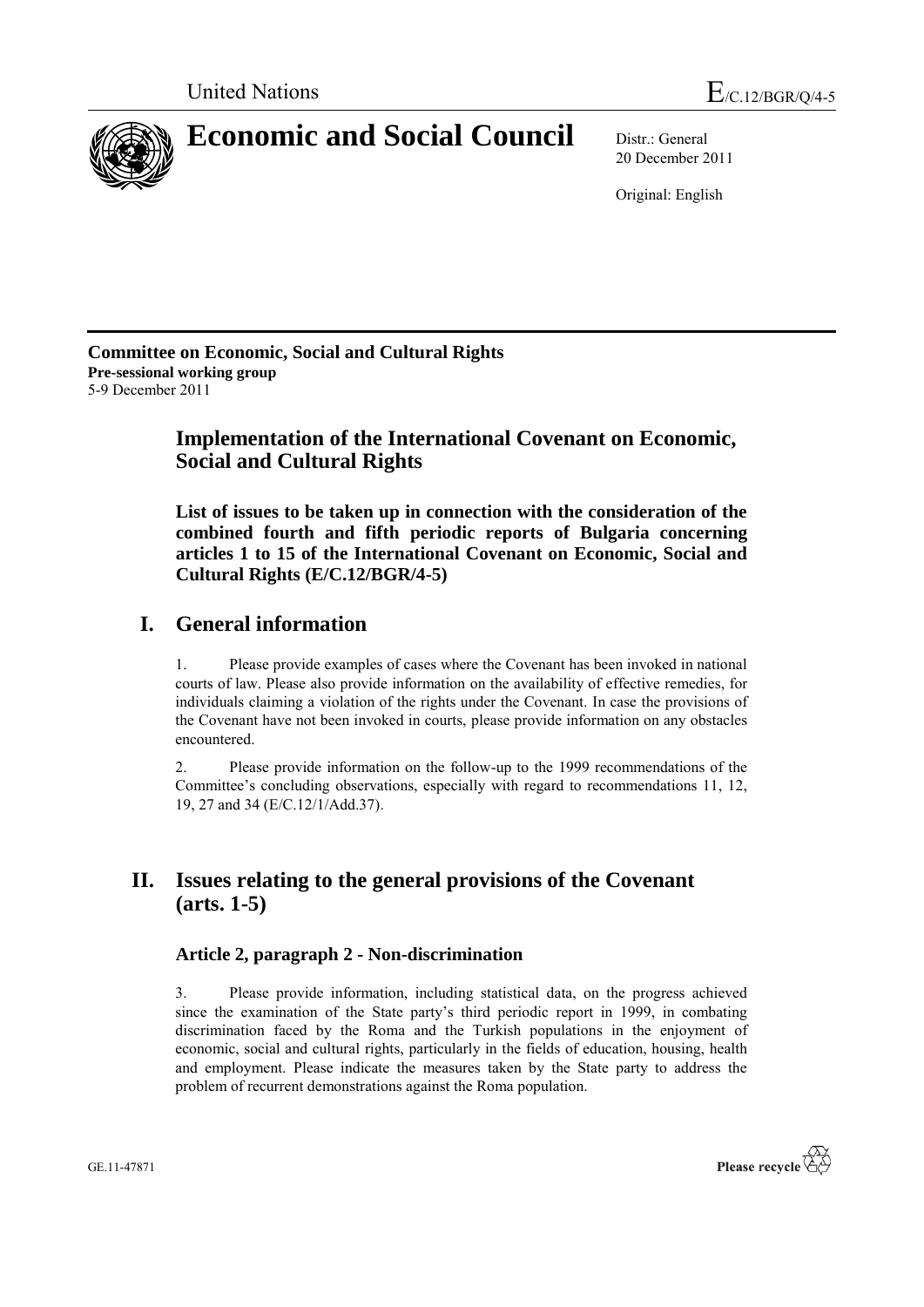4. Please provide information on measures taken to realize the right to work, the right to health, and the right to education of persons with disabilities.

#### **Article 3 - Equal rights of men and women**

5. Please inform the Committee of the measures taken to prevent gender stereotypes, including in the media, and on the steps taken to adopt a specific legislation on equal opportunities between women and men.

6. Please describe the measures adopted to avoid gender segregation in the economy, whereby certain economic sectors are reserved for women, and whereby only a smaller percentage of women obtain leadership and management positions as compared to men.

## **III. Issues relating to the specific provisions of the Covenant (arts. 6-15)**

#### **Article 6 - The right to work**

7. Please give details on existing restrictions with regard to the access to the labour market for non-nationals and on work-related services available to them.

8. Please provide information on the measures adopted to monitor the enforcement of labour laws and to protect children from economic exploitation, especially within the informal sector, work on the streets and domestic work. Please describe the strategies and measures implemented to strengthen awareness, prevention and assistance programmes on this issue.

#### **Article 7 - The right to just and favourable conditions of work**

9. Please provide information on the measures taken to increase the minimum wage, thereby providing a decent living to workers and their families. Please provide up-to-date information on the wage differences between men and women by sectors, and indicate what measures have been taken to ensure equal pay for work of equal value.

10. Please describe the measures taken to prevent, address and prosecute violations of occupational safety and health standards in the workplace. Please also provide information as to whether sexual harassment in the workplace is criminalized and, if so, the number of cases where such offence has been prosecuted and punished.

11. Please provide information on the steps taken by the State party to amend section 163(7) of the Labour Code, which conditions paternity leave on the father being married to the mother, thereby giving rise to discrimination between married and unmarried couples.

### **Article 8 – Right to form and join trade unions and right to strike**

12. Please provide information on the progress realized to review the legislation on the right to strike of civil servants and to resolve the issue of the right to strike in the railway transport sector.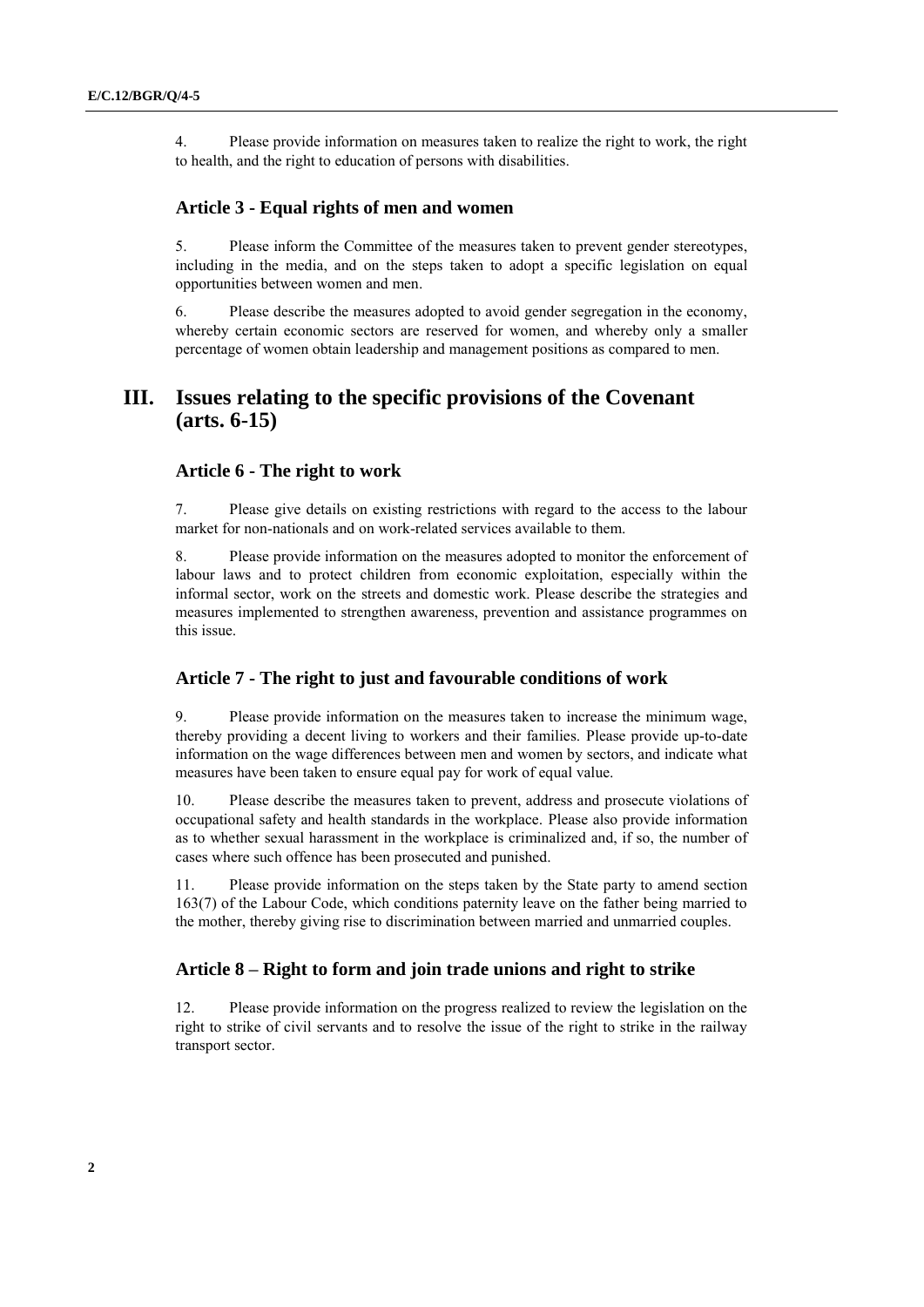## **Article 9 - The right to social security**

13. Please inform the Committee about the eligibility criteria regulating the access to social assistance benefits, and indicate whether any of these benefits is based on noncontributory schemes. Please inform the Committee on the measures taken, legislative or otherwise, to ensure that the granting of social assistance benefits is made according to the needs of the beneficiaries.

14. Please provide information on the social assistance schemes as well as the conditions applicable to: persons who are not economically active; self-employed persons who are not eligible to the mandatory sickness and pension insurance; persons working in the informal economy; and non-nationals, including asylum-seekers and refugees.

#### **Article 10 - Protection of the family, mothers and children**

15. Please indicate whether de facto unions between men and women are regulated and protected by law, and provide information on the status of children born as a result of those relationships.

16. Please inform on the measures taken to extend the coverage of the child protection and social service systems to support the most disadvantaged and marginalized households, and to avoid the placement of their children in institutional care, especially in the case of children with disabilities, and children of Roma families. Please also specify the measures taken to adopt and implement an independent and periodic review procedure of the placement of children in social care homes.

17. Please specify the social services that are available for older persons in order to provide them with access to an adequate pension, and health and social care, in line with the Committee's previous concluding observations (E/C.12/1/Add.37, para.26).

18. Please specify the measures taken to implement the 2003 law and the activities carried out by the National Anti-Trafficking Commission to combat and prevent trafficking in persons, especially in women and children. Please indicate the number of complaints received for such cases; the number of investigations carried out; the types of penalties imposed; the compensation awarded to the victims; and the measures taken to protect and rehabilitate all victims of trafficking.

#### **Article 11 - The right to an adequate standard of living**

19. Please provide information on the measures taken to ensure the connection of all houses to public sewerage, and to enable their access to sanitation and running water. Please indicate whether social housing units are made available to low-income persons and families, and especially to disadvantaged and marginalized individuals and groups.

### **Article 12 - The right to physical and mental health**

20. Please inform on the measures adopted to ensure the necessary care to mental health patients, as well as to promote community care. Please provide information on the steps taken to ensure that all health-care services are based on the free and informed consent of the persons concerned and that involuntary treatment and confinement are not permitted in law and in fact. Please also inform the Committee on difficulties faced by the State party in that regard.